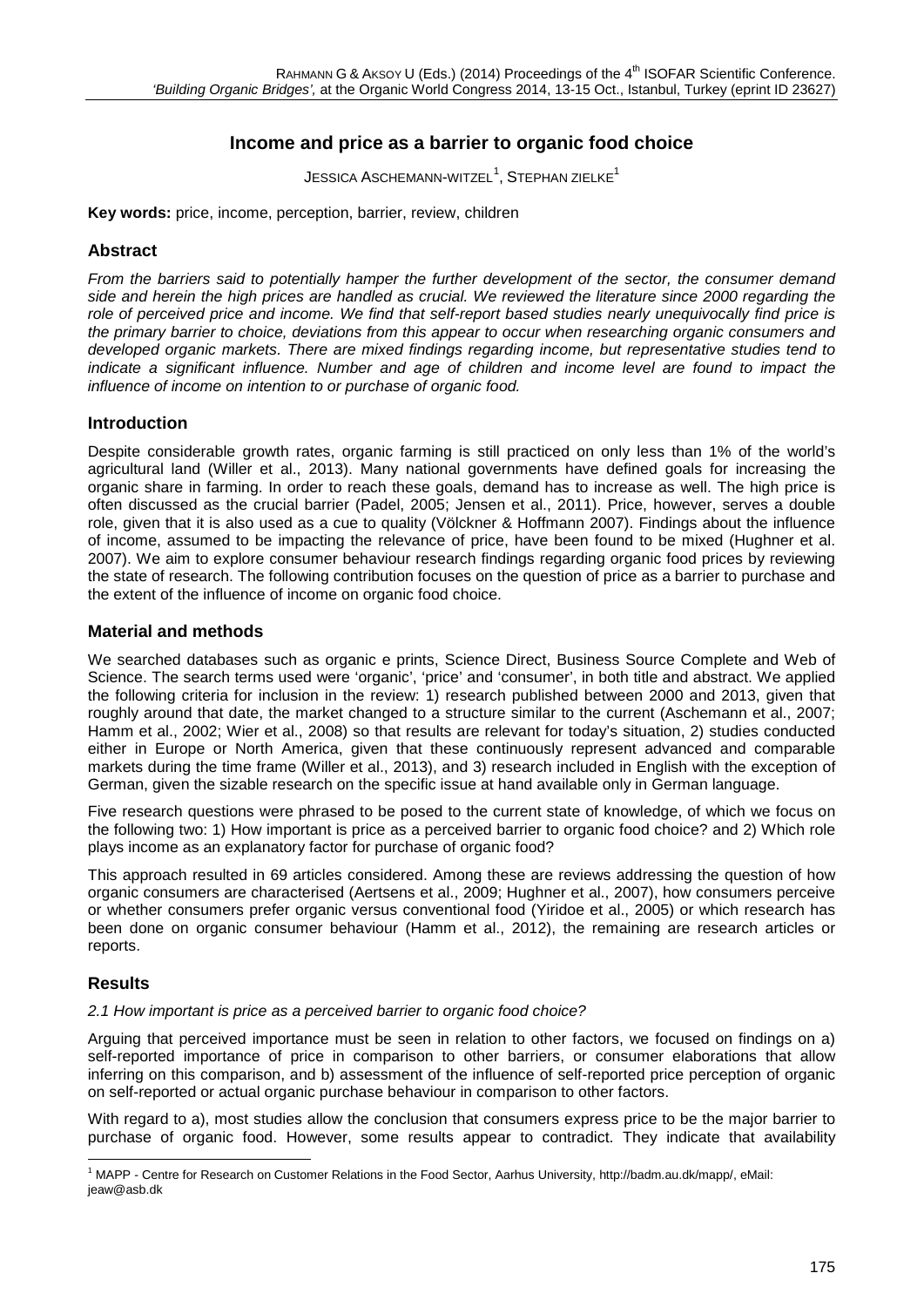(Fotopoulos & Krystallis, 2002), lack of information or identification (Zakowska-Biemans, 2011), taste and appearance (Hamm & Buder, 2011) and poor assortment (Jensen et al., 2011) can be overriding price as major barrier.

With regard to b), five studies find that expressing price to be a major barrier (Soil Association, 2004), the perception of organic food prices being high or expensive (Verhoef, 2005; Briz & Ward, 2009), price orientation (Zagata, 2012) or perceived importance of price for food shopping (Padilla Bravo et al., 2013) negatively influence frequency or self-reported or actual purchase.

#### *2.2 Which role plays income as an explanatory factor for purchase of organic food?*

We included findings on a) influence of income level on stated preference surveyed as self-reported intentions, purchase or willingness-to-pay, and b) influence of income on revealed preferences (panel or scanner data) observed as organic purchase, frequency and budget share.

With regard to a), nine studies indicate that income is positively explaining stated preference for organic. However, equally many are counted that do not find significant results for the income variable. Six studies report mixed findings or find income significant in one, but not in the other country. With regard to b), five studies find a significant effect and five do not, with two reporting mixed results.

We explored possible patterns between the studies. Contrary to conclusions from Aertsens et al (2009), no differences are observed for the US versus Europe. Also, no clear results can be found for income relevance being dependent on the product category studied (e.g. milk). A further possible explanation is the methodology applied. It appears that studies with (fairly) representative data tend to find a significant influence of income (e.g. Fotopoulos & Krystallis, 2002; Padilla Bravo et al., 2013; van Loo et al., 2011; Bartels & Reinders, 2010).

Furthermore, number and age of children in the household are of relevance – believed to be grounded in income constraints. It is found that the likelihood of organic purchase is lower for households with children (van Loo et al., 2011; Zepeda & Li, 2007; Loureiro & Hine, 2002; Jonas & Roosen, 2008), especially, though, with older and a higher number children (Schröck, 2011; Wier et al., 2008).

Quite a number of studies highlight that sociodemographics lack in explanatory power (Bartels & Reinders, 2010; Zakowska-Biemans, 2011; Michels & Hamm, 2010; Gracia & Magistris, 2008) and that they fall behind psychographics such as attitudes and lifestyle (Aertsens et al., 2009; Padilla Bravo et al., 2013; Tranter et al., 2009). Lastly, studies report interesting findings on how income level influences organic purchase behaviour, e.g. that income exerts an influence only unto a certain level (Yridoe et al. 2005), for the lowest income group (Buder, 2011) or only in terms of trying organic, but not considerably buying (Dettmann & Dimitri, 2009).

#### **Discussion**

Based on the literature described above, we conclude that price clearly is a major perceived barrier to organic purchase. This does, however, not show in an equally unequivocal significance of income, where findings are mixed, although tending to show a positive influence. Factors such as children, income level and psychographics are major variables influencing the relation.

The findings imply that marketing efforts should focus on decreasing the high price perception, while pricing and price-value communication strategies might target the low income groups and families with children differently.

# **References**

- Aertsens, J., Verbeke, W., Mondelaers, K., & van Huylenbroeck, G. (2009). Personal determinants of organic food consumption: a review. British Food Journal, 111(10), 1140–1167.
- Aschemann, J., Hamm, U., Naspetti, S., & Zanoli, R. (2007). The organic market. In W. Lockeretz (Ed.), Organic Farming - An international history. Wallingford: CABI.
- Bartels, J., & Reinders, M. J. (2010). Social identification, social representations, and consumer innovativeness in an organic food context: A cross-national comparison. Food Quality and Preference, 21(4), 347–352.
- Briz, T., & Ward, R. W. (2009). Consumer awareness of organic products in Spain: An application of multinominal logit models. Food Policy, 34(3), 295–304.
- Buder, F. (2011). Das Kaufverhalten bei Öko-Lebensmitteln. Kausalanalytische Untersuchung der Determinanten der Nachfrage nach ökologisch erzeugten Lebensmitteln. Hamburg: Dr. Kovac.